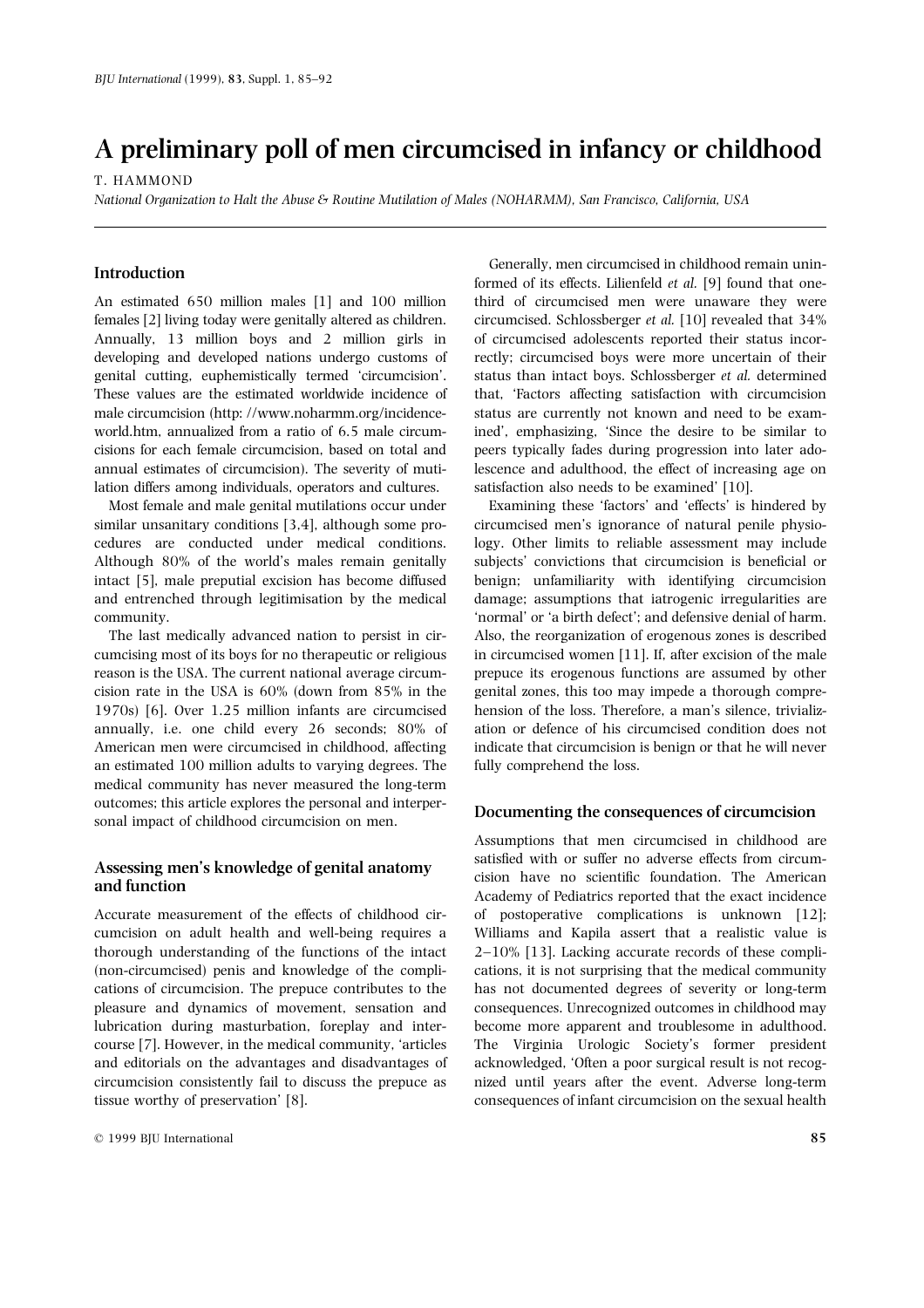of American men must be recognized by physicians, Maturity may also bring greater recognition of progressparents and legislators' [14]. Determinants of circum- ive sensory deficit in the glans, caused or intensified by cision severity include the method of circumcision, the the cumulative effects of keratinization. skill of the circumciser, the amount of tissue removed and how the injury heals (scars can be erogenous, Physical consequences painful or numb).

In recent decades, circumcised men have protested Without appropriate research on outcome, presumptions about this genital surgery that they did not choose and of beneficial or even benign results from childhood anecdotal evidence of harm is increasing. In 1993, the circumcision are unjustified. Respondents reported wide-National Organization to Halt the Abuse and Routine ranging physical consequences from their circumcisions. Mutilation of Males (NOHARMM) began a documen- Among the most significant were prominent scarring tation project. A standardized questionnaire was formu- $(33\%)$ , insufficient penile skin for a comfortable erection lated from details of circumcision damage reported by (27%), erectile curvature from uneven skin loss (16%), men who had contacted circumcision-related organiza- pain and bleeding upon erection/manipulation (17%), tions. The questionnaires also contained an open- painful skin bridges (12%), other, e.g. bevelling deformitcomment section and inquired about demographics and ies of the glans, meatal stenosis, recurrent non-specific awareness of involvement in uncircumcision (foreskin urethritis (20%). restoration). Questionnaires were mailed to those men requesting information from circumcision-related organ-<br>izations, and announcements were published in period-<br> $Sexual$  consequences icals aimed at American men. By adulthood, the inner and outer surfaces of the prepuce

Findings from the first 313 respondents were published cision on men. In 1966, Masters and Johnson [17] sought in a report (Awakenings: A Preliminary Poll of to disprove a prevailing myth that the circumcised glans Circumcised Men) with a synopsis presented at the was more sensitive than the glans of an intact penis. Their Fourth International Symposium on Sexual Mutilations study tested for exteroceptive and light tactile discrimi- [15]. nation on the ventral and dorsal aspects of the penile shaft

infancy, 4% when aged 1–12 years, 0.5% aged 13–17 dardized, whether the mucosal inner prepuce and frenuand 2% after age 18; 95% of respondents identified lum of intact subjects were tested, or any intact subjects themselves as 'White', 1.5% were of diverse Asian ori- habitually kept their prepuces retracted (producing keragins,  $1.5\%$  identified as 'Other',  $1\%$  as Hispanic,  $0.5\%$  tinization). Finding 'no clinically significant difference', the as African-American, and 0.5% as American Indian. study upheld the presumed sensory equality of circumcised Because the custom of circumcision in the USA orig- and intact penises. However, the mere ability of circuminated among whites, this may account for their higher cised and intact men to detect tactile stimulation does not

Although Christianity does not mandate circumcision, and pleasure components of response. 77% of respondents were from Christian families; 18% NOHARMM's preliminary poll is the first to systematiidentified themselves as 'Other' (atheist, Buddhist, etc.) cally survey men about how childhood circumcision and Jewish men accounted for 4.5% of respondents, affects sensual responsiveness and sexual well-being. The although they represent 2% of American males. Muslim reported sexual consequences included; progressive senparticipation (0.5%) was too small for meaningful sory deficit in the preputial remnant and glans (61%), reporting. causing sexual dysfunction (erectile problems, ejaculat-

under age 19 years, 15% were 20–29, 26% were 30–39, stimulation required for orgasm (40%), with many  $31\%$  were  $40-49$ ,  $18\%$  were  $50-59$ , and 9% were over respondents reporting that vaginal sex offered inadequate age 60. Survey analysts speculated that the greater stimulation for pleasure and/or orgasm; and sexual participation by the 30–49 age group may reflect a dysfunction resulting from emotional distress (see stage of life when men generally reassess past experiences Psychological consequences). and assumptions. Uncritical acceptance of circumcision These findings concur with those of Money and

constitute  $64-90$  cm<sup>2</sup> of tissue [16]. Typical North Findings of the preliminary poll **Findings** of the preliminary poll and Findings of the penile skin [8], but there is From 1993 to 1996, 546 men participated in the survey. little research about the sexual impact of infant circum-Among the participants, 94% were circumcised in and glans. It is unknown whether stimuli were stanparticipation rate. The reveal the quality of perception or differences in sensual

At the time of the survey, 1% of respondents were ory difficulties, and/or anorgasmia); extraordinary

in youth may fade as the person becomes better informed. Davidson about the erotogenic consequences of adult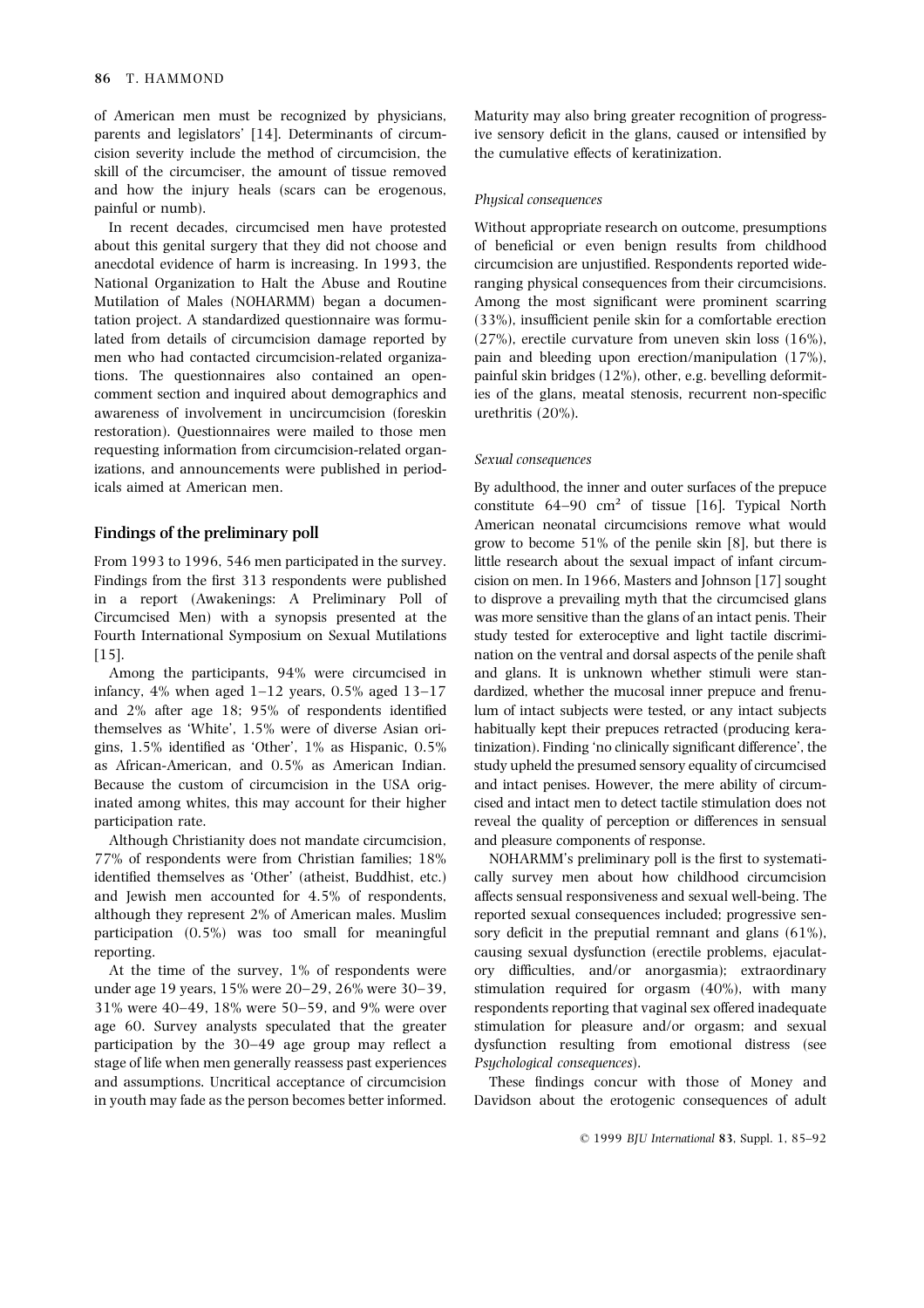well-being, work capability included, as well as erotosex-<br>attitudes toward their circumciser and/or suicidal/homiual bonding and family life' [18]. cidal feelings.

penis is no more sensitive than the intact penis, respon- about one's circumcision, included feelings of mutilation dents to the present survey indicated that it may be less (60%), low self-esteem/inferiority to intact men (50%), so. The constantly exposed glans keratinizes to varying genital dysmorphia (55%), rage (52%), resentment/ degrees, even among intact men with short foreskins depression (59%), violation (46%), or parental betrayal and those who keep their foreskins retracted. (30%). Many respondents (41%) reported that their physi-Keratinization can cause desensitization, which some cal/emotional suffering impeded emotional intimacy with promoters of circumcision allege prolongs intercourse. partner(s), resulting in sexual dysfunction. For some, lack Respondents reported the opposite effect; the subtle pleas- of compassion from parents, siblings or friends fostered ures of genital foreplay afforded respondents negligible bitter interpersonal conflict or alienation. Almost a third enjoyment. They often abandoned or bypassed foreplay, of respondents (29%) reported dependence on substances favouring immediate coitus and hurrying through inter- or behaviours to relieve their suffering (tobacco, alcohol, course to achieve sufficient stimulation for both pleasure drugs, food and/or sexual compulsivity). and orgasm. Generally, most men have no acceptable outlet for

uals compensate for a diminished sexual response with respondents had not sought help for their suffering. The either compulsive sexual behaviours [19] or those offer-<br>reasons given included; thinking no recourse was availing greater stimulation (masturbation, oral/anal sex) able (43%); embarrassment (19%); fear of ridicule (17%); [20]. A desensitized glans and the absence of the fine- and mistrust of doctors (11%). touch receptors [21,22] and erogenous mobility of the Mistrust of physicians in circumcising societies may prepuce may necessitate inordinate stimulation of not be unreasonable. In the USA, Stein et al. [26] residual penile nerve endings to achieve pleasure and reported that 'Cultural, social and historical imperatives orgasm. Numerous respondents described needing to surrounding routine neonatal circumcision seem to be resort to extraordinary, often violent, thrusting during in control for both parents and physicians' and 'Routine intercourse, with some respondents (or their wives) neonatal circumcision was favoured more by older, male

about the potential impact of infant circumcision. societies, few mental health professionals are prepared Maternal ultrasonography reveals erections in *utero*  $[23]$ ; to assist these men. sexologists assert that this shows that human 'sexual wiring' is in place before birth. When a newborn's penis is scrubbed before circumcision, often inducing an erec-<br>Foreskin restoration tion, the boy's pleasure response, followed by pain and Perhaps like no other surgery, circumcision produces trauma, become his first shared sexual experience. patients who later invest time, money and effort to 'undo' Developmental neuropsychologists contend that extra-<br>the effects. Half of the respondents documented using nonordinary exposure to stress hormones, as in infant surgical uncircumcision methods described by Warren and circumcision, carries psychobiological consequences, Bigelow [27,28]. Many respondents (and their wives) potentially altering brain development, function and reported that restoration resolved the unnatural dryness behaviour [24]. **behaviour [24]**.

circumcision [18]. Outcomes included loss of propriocep- and obsessive preoccupation with loss can be problematic tive stretch receptors of the prepuce and frenulum, [25]. All respondents described emotional suffering after diminished erotosexual response, increased penile pain realizing they had been dispossessed of an irreplaceable and changes in masturbatory technique. They noted, part of their body. Respondents reported profound shifts in 'Cosmetics become a problem when the body image how they perceived their genitals, themselves and the becomes involved, and may affect the entire sense of society that imposed such a loss. Some revealed violent

While Masters and Johnson found that the circumcised Emotional distress, manifesting as intrusive thoughts

Other reports suggest that some circumcised individ- serious feelings about circumcision. Predictably, 54% of

reporting genital dryness, abrasion, pain and bleeding. and circumcised physicians'. As emotional distress after Modern technology raises another profound concern circumcision is not yet acknowledged in circumcising

bleeding during intercourse, and that restoration offered

Psychological consequences and the sexual intimacy. Most respondents knew about the National Psychological consequences  $\overline{M}$  Most respondents knew about the National  $\overline{M}$ Recognizing the loss of body parts can produce grief for Organization of Restoring Men (NORM, Appendix 1), an loss of body image, function, or both. Anxiety, depression international network of self-help groups offering circumand sexual problems correlate to the magnitude and type cised men moral and technical support to regain geniof loss, as well as personal vulnerability. Both avoidance tal integrity. Nearly all respondents contemplating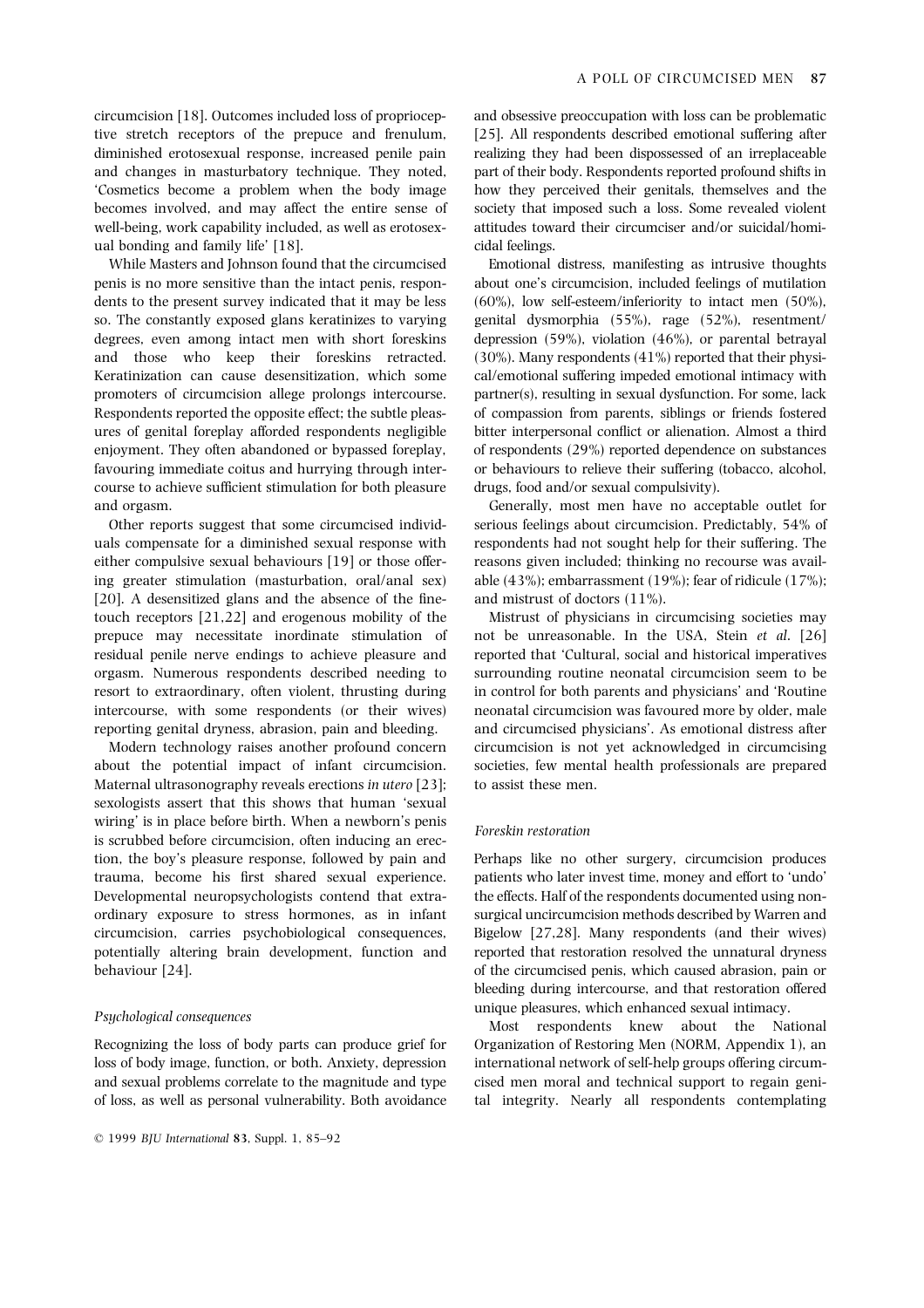restoration rejected surgery, citing awareness of un- men the largest population of circumcised males at any

of circumcision. Many respondents remarked that receiv- scepticism that these groups always know 'what's best' for ing factual information about circumcision and foreskin the individual. function affected them immediately and powerfully, while others gradually realised their loss. Their com-<br>ments, and others [28], parallel those of individuals The dynamics of power and control subjected to sexual violence. These potent views broaden Psychosexual mechanisms underlying male circumand confront prevailing cultural ideas about circum- cision, and the consequences to individuals, families and cision and are a reminder of how assaults on male society, cannot be ignored. Toubia [2] described the genitalia reflect misandry, the origins of which are found mechanisms underlying female circumcision, where for in society and religion. The most girls and women, the psychological effects are more

knowledge, and in promoting denial of sexual func- with resignation and acceptance of social norms. Miller tioning and the consequences of circumcision. However, offered further insight [34], suggesting that being unable comments by religiously circumcised respondents indi- to defend themselves as young girls, they were forced to cate that ignorance and denial are being overcome. repress their feelings, banishing 'consciousness', and Debate over religious circumcision is visible and growing even idealizing the custom, eventually justifying the (City of Light Cyber Mosque, Appendix 1, and [29,30]). procedure as harmless and necessary. These women

lation that is better educated than most men about male circumcision [35], suggesting that the circumcised genital anatomy and the effects of circumcision, and man is bound to 'avenge himself' unless his subsequent more open to acknowledging the harm. Random sam- life allows 'old wounds to heal in love', which is seldom pling might produce different results. Respondents may the case, adding 'children who were once injured will not currently represent the average male circumcised in later injure their own children, maintaining that their childhood, but they may be a vanguard. Surveys of behaviour does no harm because their own loving body-image consistently reveal significant dissatisfaction parents did the same'. with circumcision. One report suggested that 20% of Denial that circumcision damages the body or sexucircumcised men were dissatisfied with their condition, ality may cause some circumcised individuals to react while 18% of them would rather not have been circum-<br>sceptically towards others who report their own harm cised [31]. Another survey [32] canvassed 197 intact from circumcision. Many avoid any discussion of circumand circumcised American men, who reported their cision; others can discuss it only humorously. Some perception of their genital condition. Of intact men, 80%, trivialize it, while others become angry when circum-3% and 17% were satisfied, dissatisfied or ambivalent, cision is challenged. To protect themselves from feelings respectively, with their condition. Of the circumcised of inferiority, many regard circumcision as 'something men, the respective values were 38%, 20% and 41%. done for them, not to them' [36]. Circumcised fathers, Another report [33] revealed that half the respondents when requesting their sons be circumcised for family/ circumcised as infants were unhappy about it, compared social conformity, may be projecting their own anxieties with 3% of uncircumcised respondents who were about feeling inferior to an intact son [37]. unhappy being intact. Wynter [38] asserts, 'We are socialized by ''humanly

magnitude of the practice in the USA renders American that we are ''supernaturally'' ordained (by the gods, the

satisfactory outcomes or mistrust of physicians. While one time and place in history. These men matured at a restoration offers numerous physical and emotional ben-<br>time of increased public understanding of foreskin function efits, other services may be needed for men uninterested and greater questioning of circumcision. Uncircumcision in restoration, but who nonetheless experience physical methods are in widespread use, allowing more circumcised disfigurement and emotional pain from involuntary geni- men an 'ersatz' experience of the intact penis. Among tal alteration. current men in developed nations, there is greater personal introspection, many having been influenced by feminist and human rights movements asserting personal choice 'Men's voices' and body ownership. Physicians and religious/tribal lead-The open-comment section further revealed the impact ers are under closer public scrutiny and there is increased

Religion can be a powerful influence in suppressing likely to be subtle, buried beneath layers of denial, mixed cannot recall their repressed anger and have never Fringe or vanguard?<br>Fringe or vanguard?<br>They inflict the same ordeal on their children without they inflict the same ordeal on their children without The survey respondents represent a self-selected popu- wishing to acknowledge their action. Miller also analysed

Why are men now protesting against circumcision? The devised procedures'' to believe, as do the circumcisers,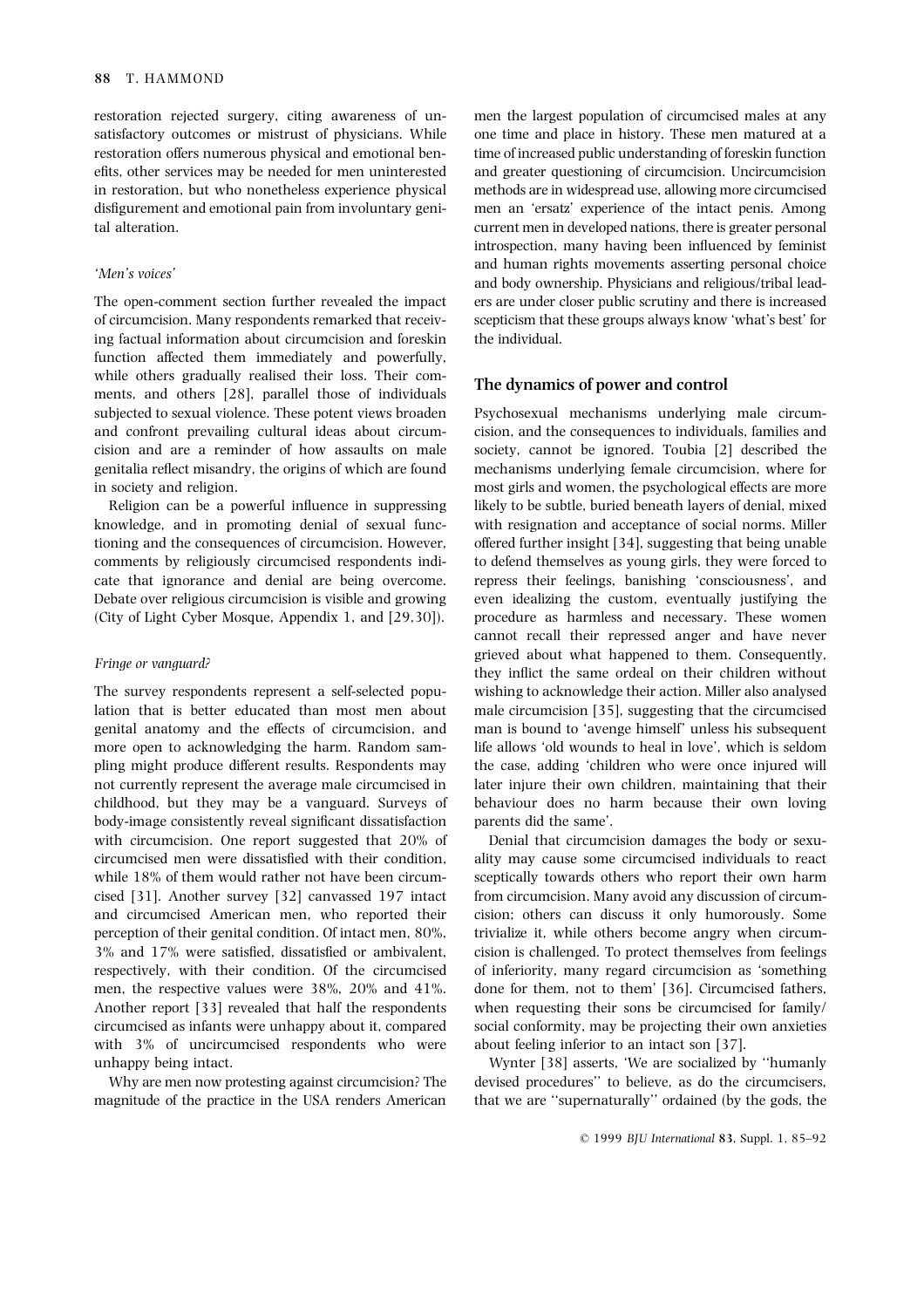perceived superiority by circumcised individuals/groups in Appendix 1. often creates prejudice [39], discrimination regarding marriageability and property inheritance [4,40], and **Conclusion: planning for change** sometimes violence [41] against intact individuals.

to group identity, but is imposed on children by adults, adverse outcomes of childhood circumcision on men's this suggests that circumcision is a form of social control. health and well-being. Its findings reveal wide-ranging The biocultural analysis by Immerman and Mackey [42] physical, sexual and psychological consequences. indicated that childhood circumcision, resulting in glans Respondents probably represent a vanguard among cirkeratinization and neurological re-organization/atrophy cumcised males and their testimonies further challenge of brain circuitry, was perhaps a primitive effort to the appropriateness of non-therapeutic childhood cirproduce a male who is less sexually excitable, less cumcisions. They also raise new research questions; distracted by individual goals of amorous exchanges,  $\bullet$  how does neonatal brain/CNS integrity compare and hence more amenable to group authority figures. before and after circumcision?; They described circumcision as 'low-grade neurological  $\bullet$  are some brain and behavioural deficits related to castration'. Such psychosexual wounding is consistent traumatic neonatal circumcision?; with past human motivations. Religious commentators  $\bullet$  does brain activity during sexual arousal differ assert that circumcision controls male lust [43–45]. between circumcised and intact males?; Victorian physicians sought to control children's sexu- $\bullet$  how does infant circumcision and/or restoration affect ality with circumcision and other genital interventions adult sexual response and self-esteem?; [46,47]. However, diminishing sexual satisfaction does  $\bullet$  do the duration/modality/quality of foreplay and internot reduce sexual drive; it can lead to compensatory and course differ between circumcised and intact men?; quite opposite behaviours, including sexual compulsivity  $\bullet$  do levels of sexual compulsivity differ between circum-[19], altered sexual practices [20] and other unforeseen cised and intact males?;  $\bullet$  how does male circumcision affect female sexuality?:

As childhood circumcisions are one marker for more  $\bullet$  which cognitive and/or non-cognitive motivations violent, warrior-like and patriarchal societies [48], the must be addressed to break the intergenerational cycle victims' visceral lesson in learned helplessness (which of male genital abuse? also lessens the power of women by overriding maternal The survey further suggests that serving children's instincts to protect their children) subjects both sexes to best interests involves recognizing genital cutting cuscontrol by the dominant cultural authority. Rejecting toms as a human rights issue and that, 'Individuals who circumcision's presumed virtues announces the limits of wield the least power need increased social and legal one's loyalty to group authority [49]. protection' [53]. Health professionals have successfully

rights were undergoing major transformations, produc- human rights organizations adopt/implement gendering more dynamic and challenging linkages between neutral policies protecting the inherent rights of all them, through their association. Many years earlier, children to physical integrity and self-determination; children's advocates had created non-governmental and  $\bullet$  international support be provided to children's advoprofessional organizations to protect the rights of chil- cates educating their respective societies about genital dren to their genital integrity (Appendix 1). These organ- integrity and the rights of children; izations assert the principle that, where minors are  $\bullet$  medical communities refrain from participating in or concerned, 'the unnecessary removal of a functioning facilitating customs that violate these fundamental body organ in the name of tradition, custom or any human rights, and that this principle be taught in other non-disease related cause should never be accept- ethics and human rights programmes of medical able to the health profession', such interventions being schools; 'violations of human rights and a breach of the funda- \$ medical schools and continuing education programmes mental code of medical ethics' [2], and that educated teach the unique anatomy, physiology, development professionals have an ethical duty to protect the health and proper care of intact genitalia, as well as nonand rights of those with little or no social power to surgical prophylaxis and treatment alternatives to protect themselves [51, 52]. Details of one such organiz- circumcision;

ancestors) to follow these procedures.' Consequently, ation, NOHARMM, can be found at the website detailed

As circumcision is often not a voluntary commitment NOHARMM's poll is the first to systematically document

- 
- 
- 
- 
- 
- 
- 
- 

opposed other customary body mutilations. Protecting The genital-integrity movement physical integrity is imperative and is achievable without impugning any race or religion. It is now essential that:

- In 1996, Mann [50] noted that public health and human national/international medical associations and
	-
	-
	-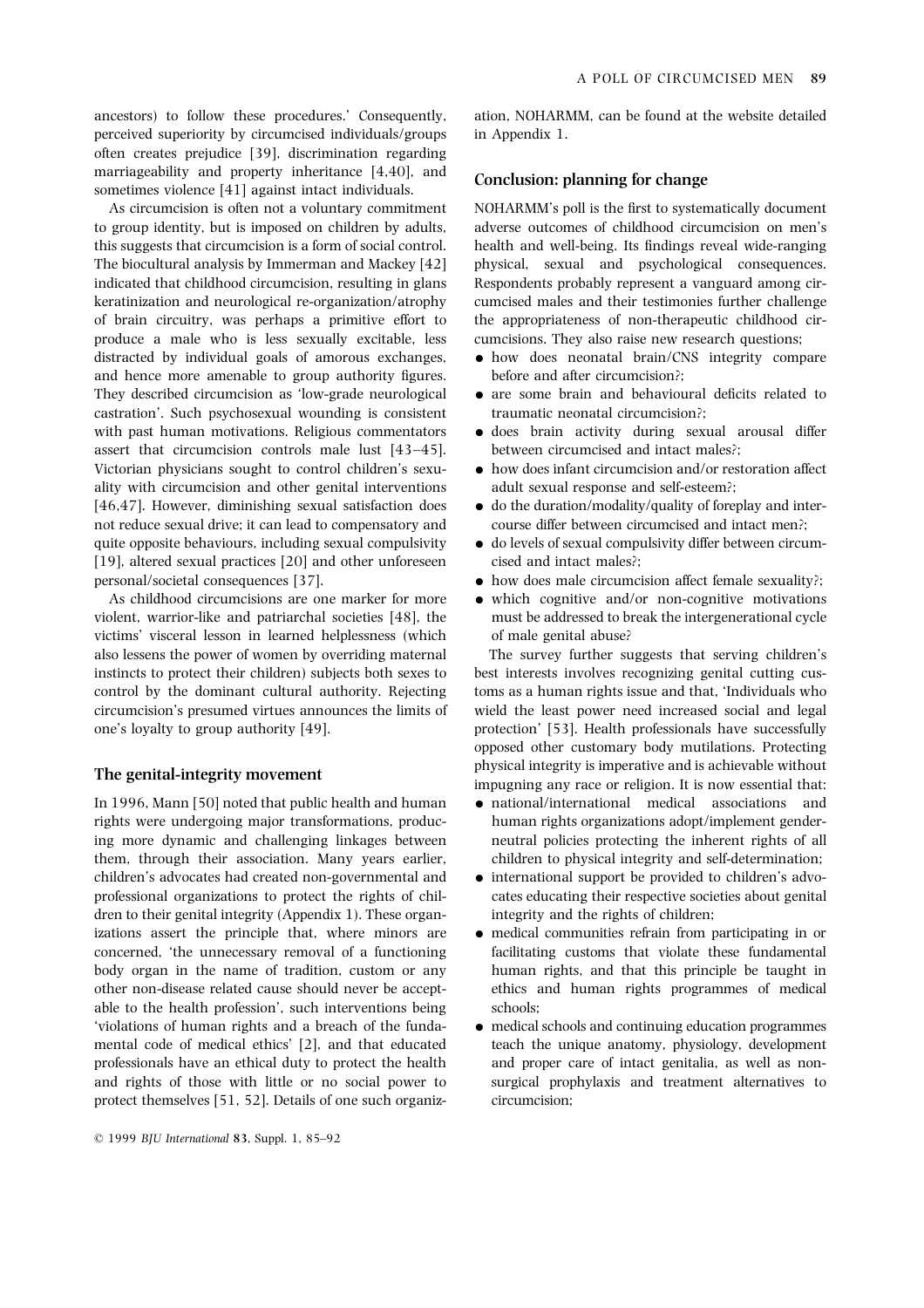- medical schools in circumcising societies cease requir-<br>implications for research. J Adolescent Health 1991; 12:<br> $293-7$ ing/coercing students to perform infant circumcisions,<br>and that bospitals discontinue soliciting parents for  $11$  Megafu U. Female ritual circumcision in Africa. East African and that hospitals discontinue soliciting parents for  $\frac{11 \text{ Megatu U. Female ritual circulation in Africa. East African  
directions of their newborns; } 12 \text{ Report of the AAP Task Force on Circumcision. *Pediatrics*$
- medical associations take responsible leadership in  $\frac{12 \text{ Kepot of the AM}}{1989; 84: 388-91}$ social fears concerning intact genitalia;  $J_{Sura} = 1993; 80: 1231-6$
- $\bullet$  peer support models be developed to assist physicians  $14$  Snyder JL. The problem of circumcision in America. The in resisting parental requests for non-therapeutic cir- Truth Seeker 1989; July/Aug: 39–42 cumcision and to address physicians' resulting fears 15 Hammond T. Long-term consequences of neonatal circum-
- age-appropriate materials be incorporated into rel-<br>evant primary, secondary and university school pro-<br>grammes teaching the functions and care of intact<br>genitalia, as well as human rights principles of physi-<br>recs, 1997

attitudes; it can no longer be confidently assumed that 1075–82 circumcising a healthy boy will be viewed by him later 17 Masters WH, Johnson VE. Human Sexual Response. Boston: as beneficial. Increasingly, circumcised males are learn-<br>ing the functions of intact genitals, documenting the 18 Money J, Davidson J. Adult penile circumcision, erotosexual ing the functions of intact genitals, documenting the and cosmetic sequelae. J Sex Res 1983; 19: 289–92<br>harm from circumcision and pursuing genital wholeness.<br>They will undoubtedly increase their pressure on cir-<br>cumcising

- 1 World Population Statistics. In: *Vital Abstracts of the United* States 1994 [http://www.medaccess.com/census95/95s/<br>1350.htm]<br>2 Toubia N. FGM and the responsibility of reproductive health professionals. Int J Gynecol O
- 
- 
- 
- among the Anosa of the Ciskel. *Br* J *Crol* 1990; **00**: 518–21<br>
26 Stein MT, Marx M, Taggart SL, Bass RA. Routine Neonatal<br>
3 Wallerstein E. Circumcision: The Uniquely American<br>
Medical Enigma. In: Symposium on Advances i
- 6 National Center for Health Statistics. US Dept. of Health J Sexual Med 1994; 21: 6–8<br>and Human Services 1979–96 28 Bigelow J The Jou of Uncircu
- sexuality. In: Bullough VL and Bullough B, eds Human Human Rights, 2nd edn. Aptos: Hourglass, 1995: 131–87<br>Sexuality: an Encyclopedia. New York/London: Garland Press 29 Goldman R. Questioning circumcision: A Lewish perspec Sexuality: an Encyclopedia. New York/London: Garland Press 29 Goldman R. Questioning circumcision: A Jewish perspective.
- 8 Taylor JR, Lockwood AP, Taylor AJ. The prepuce: specialized 30 Aldeeb Abu-Sahlieh SA. To mutilate in the name of mucosa of the penis and its loss to circumcision. Br *I Urol* and the name of male and female
- 9 Lilienfeld A, Graham S. Validity in determining circumcision 1994: 9 status by questionnaire as related to epidemiological studies 31 Badger J. Circumcision. What you think. Aust Forum 1989; of cancer of the cervix. J Natl Cancer Inst 1958; 21: 713 20: 10–29
- 10 Schlossberger NM, Turner RA, Irwin CE Jr. Early adolescent 32 Boynton P. Survey correspondence. Journeyman 1993; knowledge and attitudes about circumcision: methods and May 20.

- 
- 
- 13 Williams N, Kapila L. Complications of circumcision. Br
- 
- of losing respect or income;<br>
age-appropriate materials be incorporated into rel-<br>
CC, Milos MF, eds, Sexual Mutilations: A Human Tragedy.
- cal integrity and self-determination.<br>
Lastly, this poll reveals a significant change in the mew flap. Plastic & Reconstructive Surgery 1998; 102:
	-
	-
	-
- to prevent involuntary non-therapeutic circumcision.<br>The United States. Prevalence, prophylactic effects and the United States. Prevalence, prophylactic effects and sexual practice. J Am Med Assoc 1997; 277: 1052–57
	- 21 Halata Z, Munger BL. The neuroanatomical basis for the protopathic sensibility of the human glans penis. Brain Res 1986; 371: 205–30
- References 22 Halata Z, Spaethe A. Sensory innervation of the human<br>penis. In Ivell, Holstein, eds, The Fate of the Male Germ Cell,
	-
	-
- mass circumcisions. Br J Urol 1997; 80: 136–9<br>
4 Crowley JP, Kesner KM. Ritual circumcision (Umkwetha)<br>
25 Maguire P. Coping with loss. Surgery and loss of body<br>
25 Maguire P. Coping with loss. Surgery and loss of body<br>
26
	-
	- 27 Warren JP, Bigelow J. The case against circumcision. Br
- and Human Services 1979–96<br>7 Milos MF, Macris D. Circumcision: male-effects upon human<br>1990 History Muths Psychology Restoration Sexual Pleasure and History, Myths, Psychology, Restoration, Sexual Pleasure and
	- Boston: Vanguard, 1998: 1
	- Jehovah or Allah: legitimization of male and female 1996; 77: 291–5 circumcision. Amsterdam: Middle East Research Associates,
		-
		-

© 1999 BJU International 83, Suppl. 1, 85–92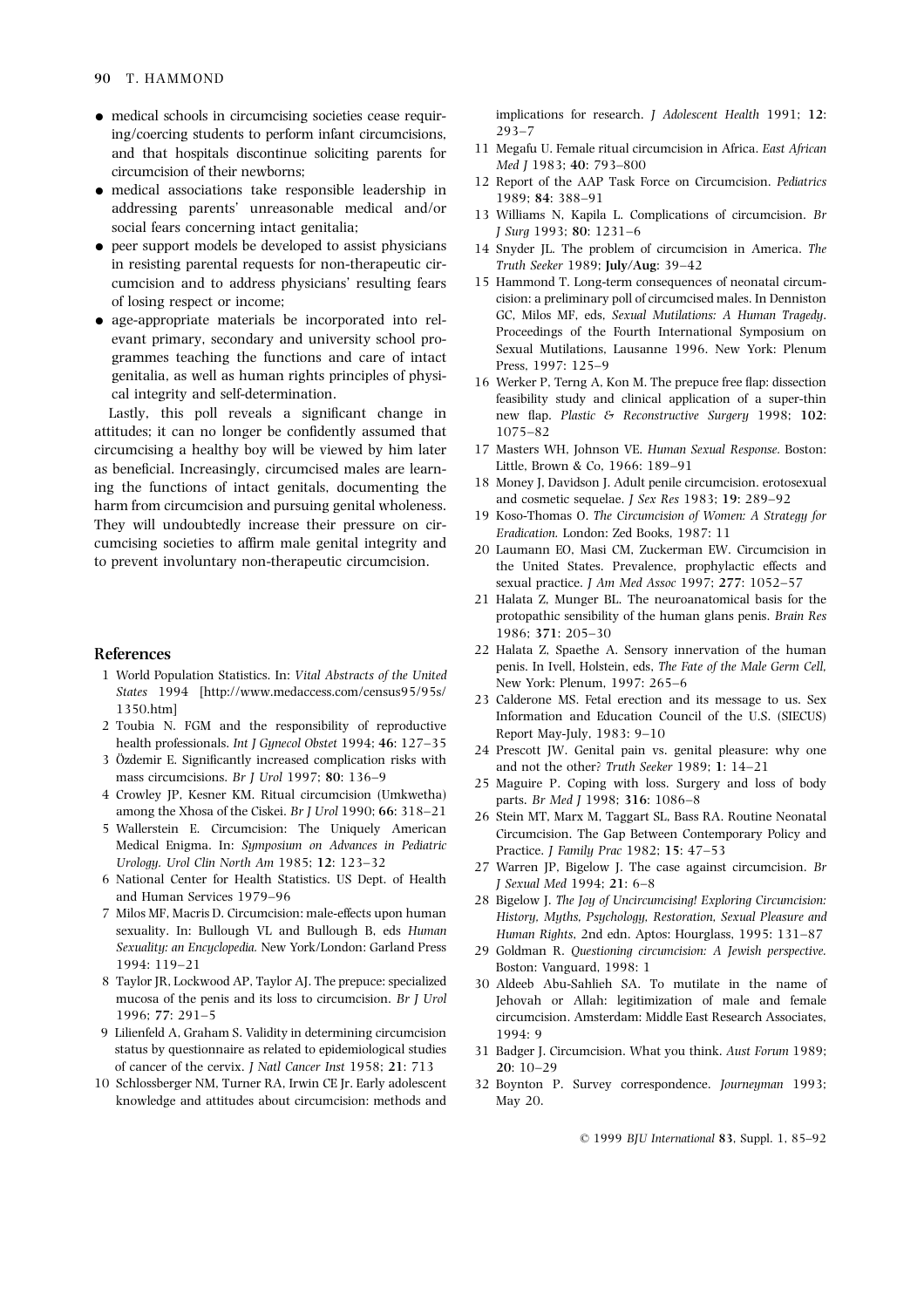- 33 Men's Forum. Circumcision uncut. Men's Confidential 1996;<br>March: 10 **Appendix 1**
- 34 Miller A. Breaking down the wall of silence. New York: Meridian, 1993: 74 Organizations and websites promoting genital integrity
- 35 Miller A. Banished knowledge: facing childhood injuries.<br>
New York: Doubleday, 1990: 135–41<br>
36 Lightfoot-Klein H. Prisoners of Ritual. An Odyssey Into 2961 Ashby Ave., Berkeley, CA 94705 USA<br>
Female Genital Circumcisi
- Park Press, 1989: 193<br>
Park Press, 1989: 193<br>
Goldman R. Circumcision: The Hidden Trauma Boston: Circumcision Resource Center/Jewish Associates of
- 37 Goldman R. Circumcision: The Hidden Trauma. Boston: Vanguard, 1997: 70 CRC
- 38 Wynter S. Genital mutilation or symbolic birth? Female P.O. Box 232, Boston, MA 02133 USA circumcision, lost origins, and the aculturalism of feminist/ E-mail: crc@ziplink.net western thought. In Bridging Society, Culture and Law: the URL: http://www.circumcision.org/ Issue of Female Circumcision. Case Western Reserve Law Doctors Opposing Circumcision
- 
- Times February 5 1995<br>41 Mothibeli T. Shock claims for schools on circumcision. Circoncision [English/Français]
- Johannesburg: Weekend Star August 1994 Succ. Les Atriums, C.P. 32065, Montréal, QC CANADA
- 42 Immerman RS, Mackey WC. A proposed relationship H2L 4Y5 between circumcision and neural reorganization. *J Genet* E-mail: infocirc@total.net Psychol 1998; 159: 367–78 URL: http://www.infocirc.org/index-e.htm
- 43 Philon d'Alexandrie. De specialibus legibus, I–II. Paris: International Symposia on Sexual Mutilations
- 
- 44 Maimonides M. In Friedlander M. (Trans). Guide to the<br>
P.O. Box 2512, San Anselmo, CA 94979 USA<br>
Perplexed. New York: Hebrew Publishing Co 1881: 267<br>
45 Al-Mannawi MAR. Fayd al-qadir sharh al-jami' al saghir.<br>
Beirut: D
- 46 Comfort A. The Anxiety Makers: Some Curious Preoccupations
- 47 Wallerstein E. Circumcision: an American Health Fallacy. New York: Springer 1980; 13,14,38 URL: http://www.isna.org/
- 48 DeMeo J. The geography of male and female genital Israeli Association Against Genital Mutilation mutilations. In Denniston GC, Milos MF, eds, Sexual P.O. Box 56178, Tel Aviv 61561 ISRAEL Mutilations: A Human Tragedy. New York: Plenum Press, E-mail: zoossmann@hotmail.com
- 
- Frage KE. The Fittian of circumcision. Human Nature 1978;<br>
May: 40–8<br>
Health and human rights. If not now, when?<br>
Health Human Rights 1997; 2: 113–20<br>
Frail: nocirc@concentric.net<br>
E-mail: nocirc@concentric.net
- 51 Milos MF, Macris D. Circumcision. A medical or a human<br>rights issued J Nurse Midwifery 1992;  $37, 875,965$  URL: http://www.nocirc.org rights issue? J Nurse Midwifery 1992; 37: 87S–96S
- Health Care International 1996; 12: 78–80 Mutilation of Males [men's education and empowerment]
- 53 Toubia N. From Health or Human Rights to Health and P.O. Box 460795, San Francisco, CA 94146, USA Human Rights: Where Do We Go From Here? Health and E-mail: info@noharmm.org Human Rights 1995; 1: 138 URL: http://www.noharmm.org

T. Hammond, Survey coordinator 'Awakenings'. Executive USA<br>Director of NOHARMM co-founder of the National E-mail: waynerobb@aol.com Director of NOHARMM, co-founder of the National E-mail: waynerobb@aol.com<br>Creanization of Bestoring Men (NORM) URL:http://www.norm.org Organization of Restoring Men (NORM).

Correspondence: T Hammond, PO Box 460795, San Francisco, Nurses for the Rights of the Child CA 94146, USA. 369 Montezuma, #354, Santa Fe, NM 87501 USA

© 1999 BJU International 83, Suppl. 1, 85–92

- 
- 
- 
- Review, Winter 1997; 47: 547<br>
39 Wiedemann E. Wahlen in Zeiten der Cholera. *Der Spiegel*<br>
1997; 22 December: 124<br>
40 Taylor P. Circumcision rituals cause illness, death. *Seattle*<br>
<sup>1997; 22 December: 124<br>
40 Taylor P. Ci</sup>

- 
- 

- 
- Cerf 1975<br>
General experiment of the terminal conferences on male/female genital mutilation<br>
CA 949.79 IISA

of the Medical Profession. Camden: Thomas Nelson 1967 P.O. Box 31791, San Francisco, CA 94131 USA<br>Wallerstein F. Circumcision: an American Health Fallacu. New E-mail: info@isna.org

- 
- 
- 

1997: 1–15<br>49 Paige KE. The ritual of circumcision. Human Nature 1978: Recourse Contagn Information eleccinghouse with dom

- 52 Denniston GC. Circumcision and the Code of Ethics. Humane National Organization to Halt the Abuse & Routine
	-

National Organization of Restoring Men [support groups for nonsurgical foreskin restoration]

Author 3205 Northwood Dr., Suite 209, Concord, CA 94520